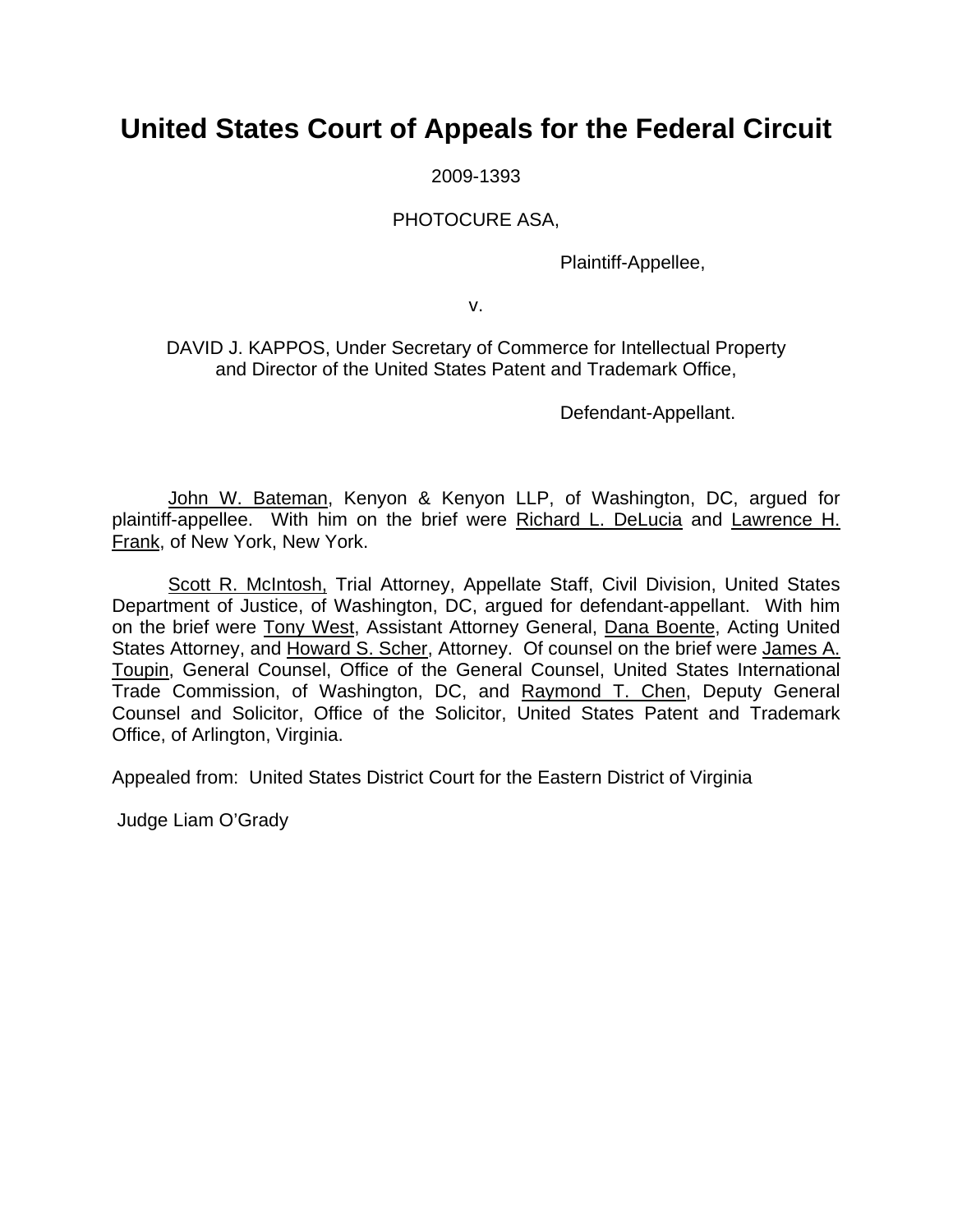# **United States Court of Appeals for the Federal Circuit**

2009-1393

## PHOTOCURE ASA,

Plaintiff-Appellee,

v.

DAVID J. KAPPOS, Under Secretary of Commerce for Intellectual Property and Director of the United States Patent and Trademark Office,

Defendant-Appellant.

Appeal from the United States District Court for the Eastern District of Virginia in Case No. 1:08-CV-718, Judge Liam O'Grady.

\_\_\_\_\_\_\_\_\_\_\_\_\_\_\_\_\_\_\_\_\_\_\_\_\_\_\_

DECIDED: May 10, 2010 \_\_\_\_\_\_\_\_\_\_\_\_\_\_\_\_\_\_\_\_\_\_\_\_\_\_\_

Before NEWMAN, RADER and LINN, Circuit Judges.

NEWMAN, Circuit Judge.

This case concerns the applicability of the statute governing patent term extension,

35 U.S.C. §156, to the drug product having as its active ingredient the chemical compound

methyl aminolevulinate hydrochloride ("MAL hydrochloride"), brand name Metvixia®. The

Director of the United States Patent and Trademark Office (PTO) denied the extension, and

Photocure sought review in the district court under the Administrative Procedure Act, 5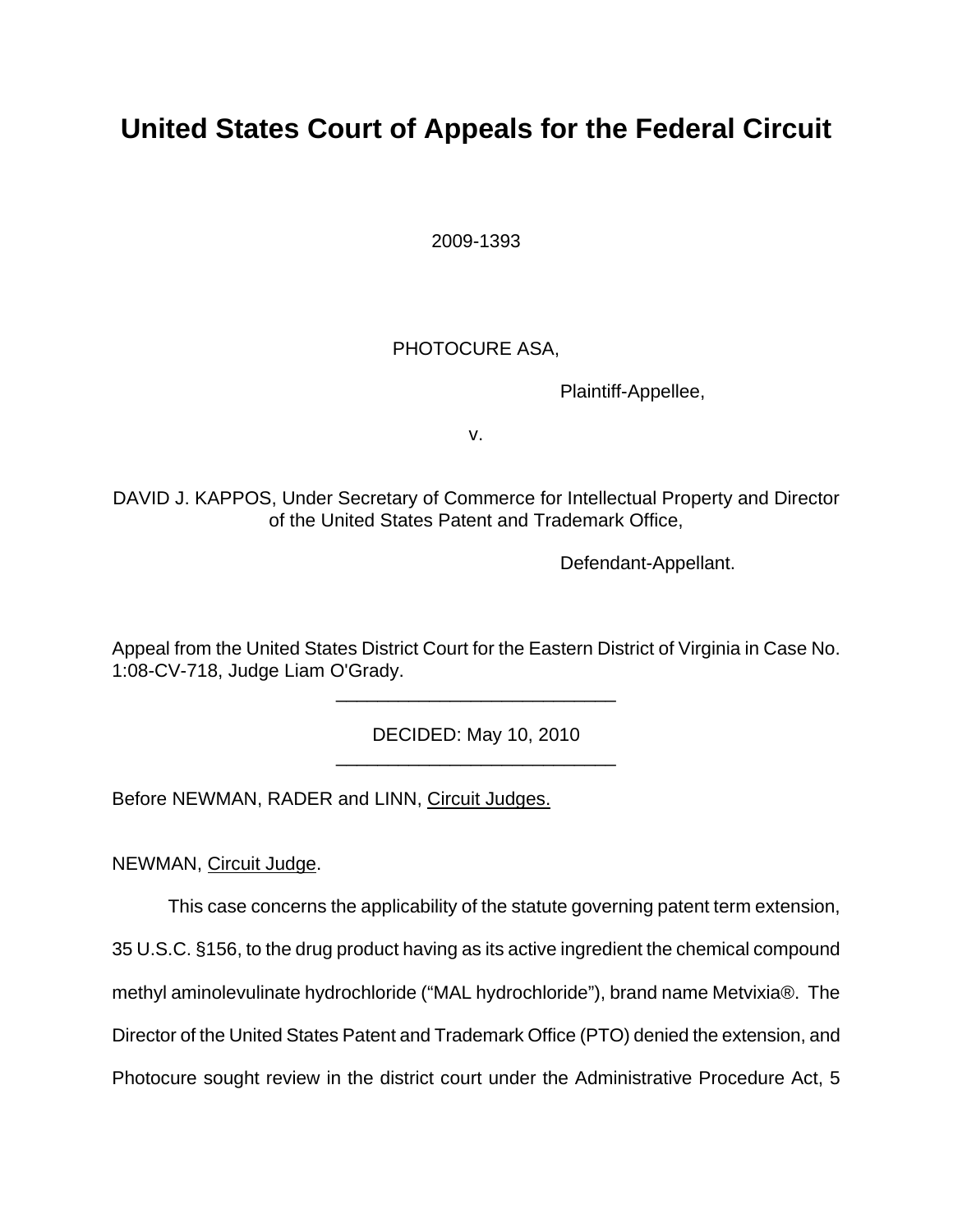U.S.C. §702. The United States District Court for the Eastern District of Virginia held that the PTO's ruling was "not in accordance with law," and that the patent on MAL hydrochloride is subject to term extension.<sup>[1](#page-2-0)</sup> The Director appeals, stating that the district court did not correctly define or apply the statutory terms "drug product" and "active ingredient." We affirm the decision of the district court.

#### **DISCUSSION**

The Patent Term Extension statute was enacted in recognition of the lengthy procedures associated with regulatory review of a new drug product, for the patent term continues to run although the product cannot be sold or used until authorized by the Food and Drug Administration (FDA). The statute was designed to restore a portion of the patent life lost during the period of regulatory review, in order to preserve the economic incentive for development of new therapeutic products. See H.R. Rep. No. 98-857, at 15 (1984), reprinted in 1984 U.S.C.C.A.N. 2647, 2670 (discussing policy purposes of patent term extension). The following provisions are relevant to this case:

35 U.S.C. §156(a) The term of a patent which claims a product, a method of using a product, or a method of manufacturing a product shall be extended in accordance with this section . . . , if-- \* \* \* \*

(a)(4) the product has been subject to a regulatory review period before its commercial marketing or use;

 $(a)(5)(A)$  except as provided in subparagraph  $(B)$  or  $(C)$  [not here relevant], the permission for the commercial marketing or use of the product after such regulatory review period is the first permitted commercial marketing or use of the product under the provision of law under which such regulatory review period occurred;

\* \* \* \*

§156(f) For purposes of this section:

(1) The term "product" means: (A) A drug product.

<span id="page-2-0"></span> $\frac{1}{1}$ 

<sup>&</sup>lt;sup>1</sup> PhotoCure ASA v. Dudas, 622 F. Supp. 2d 338 (E.D. Va. 2009).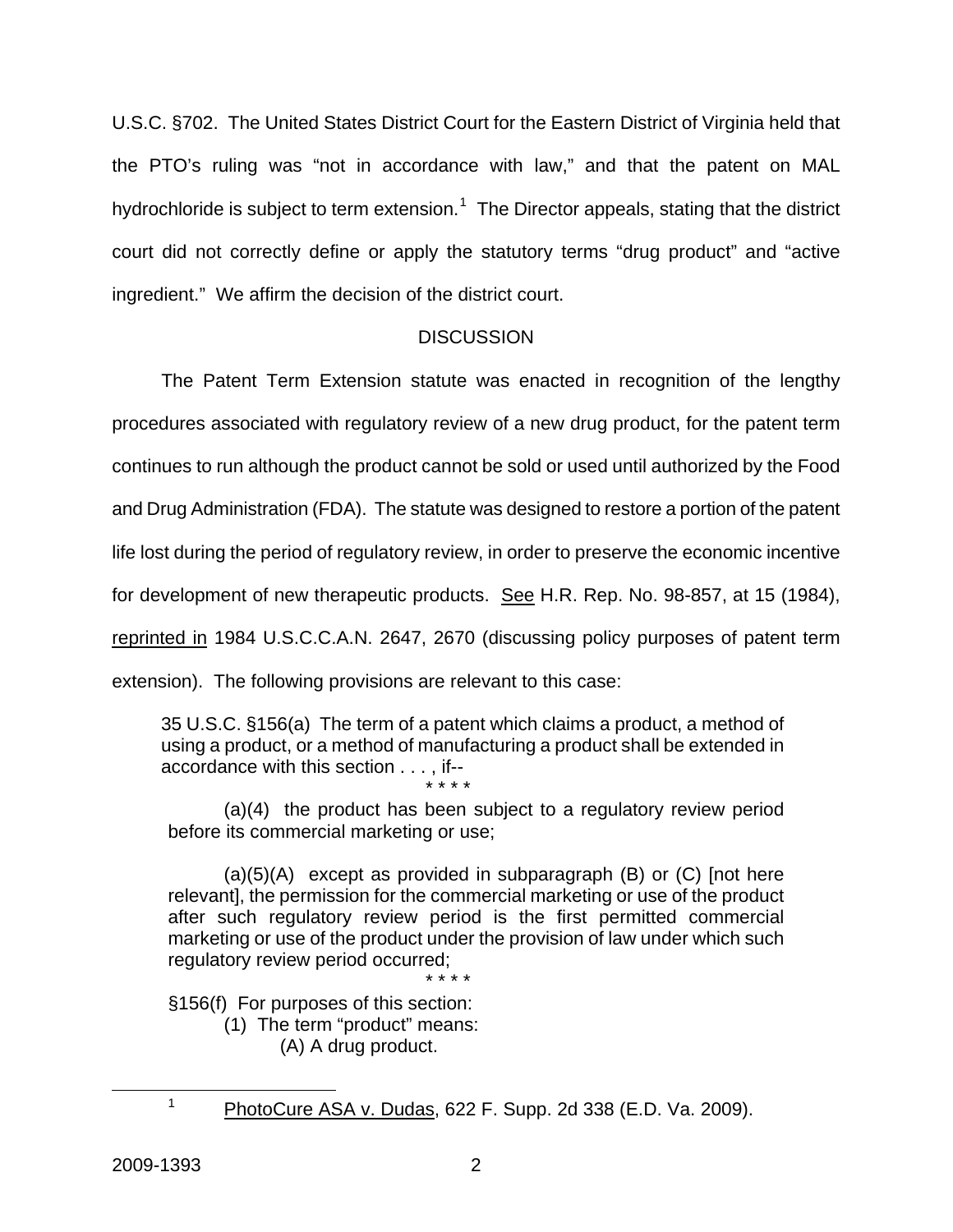(2) The term "drug product" means the active ingredient of— (A) a new drug, antibiotic drug, or human biological product (as those terms are used in the Federal Food, Drug, and Cosmetic Act and the Public Health Service Act), . . . including any salt or ester of the active ingredient, as a single entity or in combination with another active ingredient.

\* \* \* \*

The drug product Metvixia®, whose active ingredient is MAL hydrochloride, is used in photochemotherapy or photodynamic therapy to treat actinic keratoses, which are precancerous cell growths on the skin. When the Metvixia® cream is applied to the skin, the MAL hydrochloride concentrates in the cells to be treated. The cells use MAL hydrochloride to form an excess amount of a naturally-occurring, light sensitive compound called protoporphyrin IX ("Pp"). On exposure to light, the Pp is activated and a chemical reaction ensues that kills the precancerous cells.

MAL hydrochloride was a new chemical compound, and was patented in U.S. Patent No. 6,034,267 ("the '267 patent") on the basis of its improved therapeutic properties as compared with the known compound aminolevulinic acid hydrochloride ("ALA hydrochloride"). MAL is the methyl ester of ALA. ALA hydrochloride had previously received FDA approval for the same therapeutic use. The specification of the '267 patent discusses and exemplifies the biological and physiological advantages of the MAL product over the ALA product; MAL is characterized as "better able to penetrate skin and other tissues," as a "better enhancer[] of Pp production than ALA," and as providing "improved selectivity for the target tissue to be treated." '267 patent col. 4 l.59–col. 5 l.1. Separate patentability of the MAL product and its use is not disputed.

The product containing MAL hydrochloride was a "new drug" in terms of the Federal Food, Drug, and Cosmetic Act, 21 U.S.C. §321(p), and required full FDA approval. The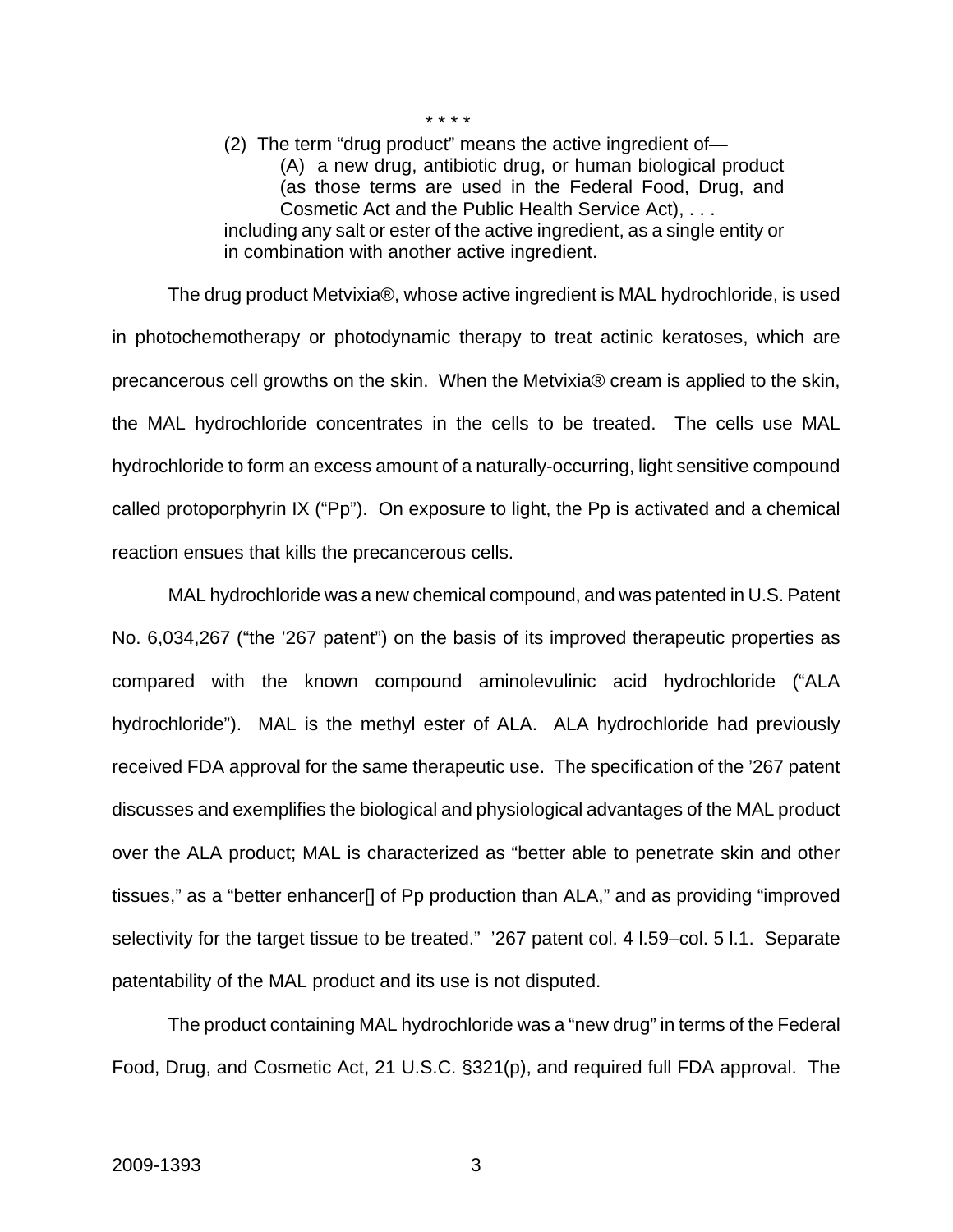clinical and other tests for demonstration of safety and efficacy of the MAL hydrochloride product consumed four and a half years. After FDA approval was received, Photocure applied for the statutory extension of the term of the '267 patent. The PTO consulted with the FDA, in accordance with the Memorandum of Understanding, 52 Fed. Reg. 17,830 (FDA May 12, 1987). The FDA advised that MAL hydrochloride had received regulatory approval for the designated use. The FDA also pointed out that MAL hydrochloride is an ester of the previously FDA-approved ALA hydrochloride, and proposed that the requirements of §156(a)(5)(A) were not met.

The PTO then denied the requested term extension, stating that "active ingredient" in §156(f)(2) does not mean the product that was approved by the FDA, but rather means the "active moiety" of that product. The PTO held that MAL hydrochloride is the "same 'product'" as ALA hydrochloride because the "underlying molecule" of MAL is ALA, and the PTO stated that "ALA is simply formulated differently in the two different drugs." Final Decision Regarding Patent Term Extension Application Under 35 U.S.C. §156 For U.S. Patent No. 6,034,267 at 3, 5 (May 13, 2008). The PTO held that since a drug product containing ALA hydrochloride was previously approved by the FDA, the FDA's marketing approval of the MAL hydrochloride product was not the first commercial marketing or use of that "product."

Applying the provisions of the patent term extension statute, the district court considered the separate chemical composition, the separate patentability, and the separate FDA approval of MAL, and held that MAL hydrochloride is the active ingredient of a new drug product that required FDA approval, §156(f)(2)(A); that the MAL hydrochloride product was subject to a full regulatory review period before commercial marketing and use was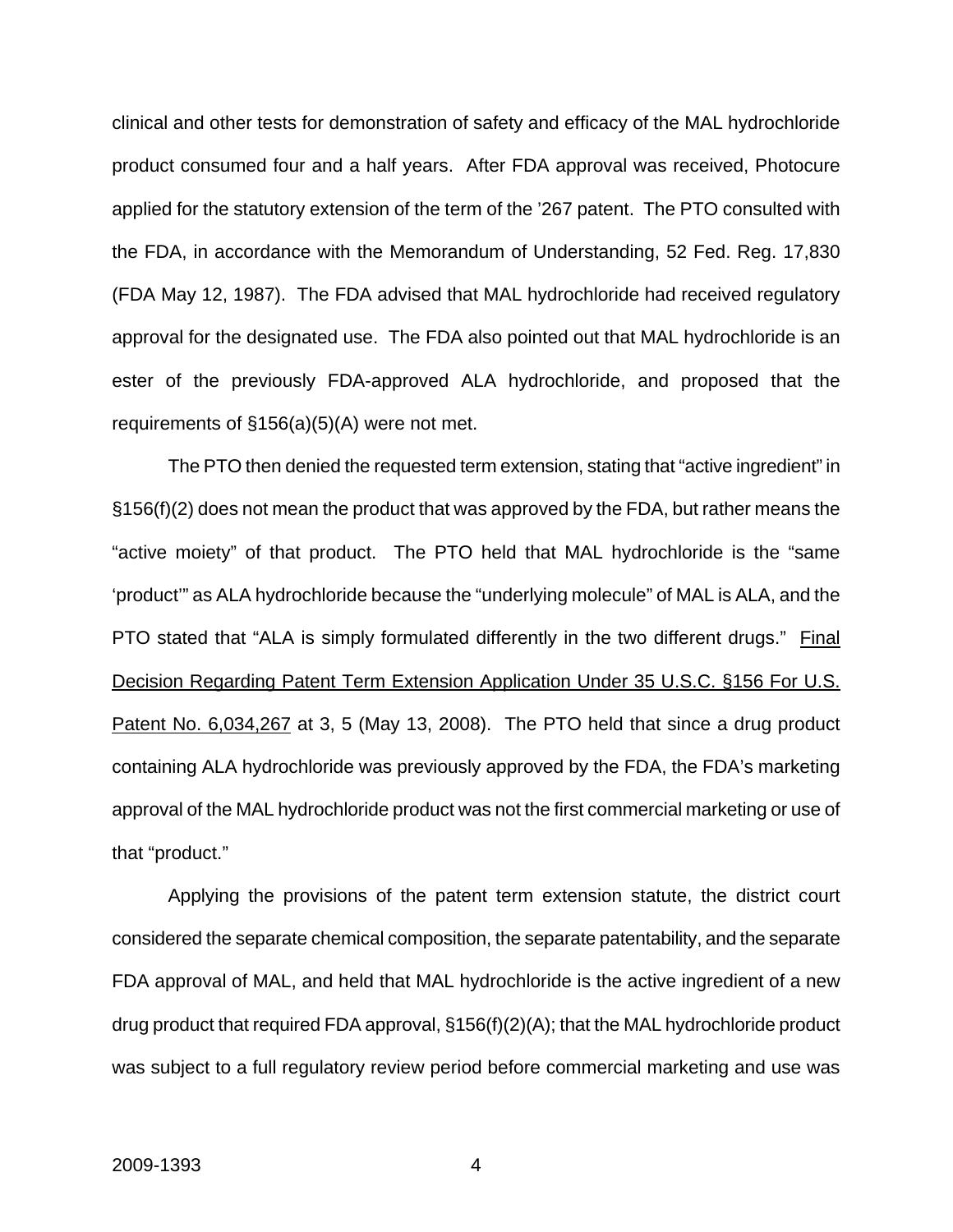permitted, §156(a)(4); that this review permitted the first commercial marketing and use of the MAL hydrochloride product, §156(a)(5)(A); and therefore that the statutory requirements for term extension were met.

The PTO argues that the district court erred, and that the statutory term "active ingredient" does not mean the product that is present in the approved drug, but only the "active moiety" of the product, that is, the part responsible for the pharmacological properties. However, even on the PTO's incorrect statutory interpretation MAL would meet the criteria for term extension, for, as the '267 patent illustrates, the pharmacological properties of MAL differ from those of ALA, supporting the separate patentability of the MAL product. MAL hydrochloride is a different chemical compound from ALA hydrochloride, and it is not disputed that they differ in their biological properties, warranting separate patenting and separate regulatory approval, although their chemical structure is similar. Thus the district court held that MAL hydrochloride and ALA hydrochloride are different "products" with different "active ingredients," as the terms are used in §156, explaining that "a compound can only qualify as the 'active ingredient' of a drug if that compound itself is present in the drug," citing Glaxo Operations UK Ltd. v. Quigg, 894 F.2d 392, 393 (Fed. Cir. 1990). Photocure, 622 F. Supp. 2d at 347.

In Glaxo this court held that "product" in §156(a) means the product that is present in the drug for which federal approval was obtained. See 894 F.2d at 393–95 (extending term of patent on a new separately patentable ester, although salts of the same acid had previously been approved); Hoechst-Roussel Pharms., Inc. v. Lehman, 109 F.3d 756, 759 n.3 (Fed. Cir. 1997) ("For purposes of patent term extension, this active ingredient must be present in the drug product when administered."). The PTO argues that Glaxo did not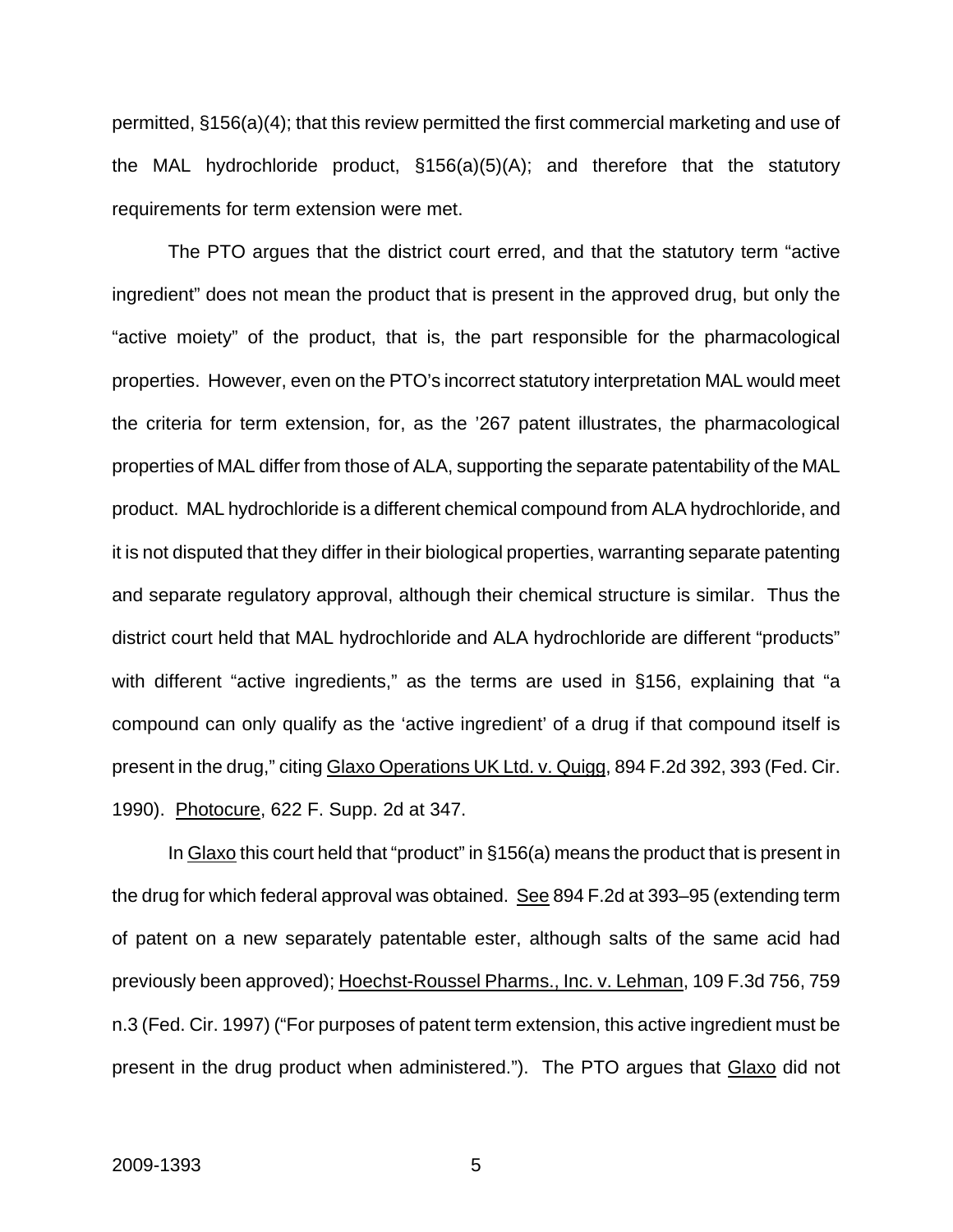address the meaning of the term "active ingredient," and is therefore not in conflict with this court's decision in Pfizer Inc. v. Dr. Reddy's Laboratories, Ltd., 359 F.3d 1361 (Fed. Cir. 2004), which the PTO states supports its statutory interpretation. We agree that the decisions are not in conflict, but for a different reason, for Pfizer did not concern the Glaxo ruling that the active ingredient is the ingredient in the drug product as administered.

The issue in **Pfizer** was whether infringement of an extended patent on the drug amlodipine was avoided by changing the salt. This court held that the incentive purpose of term extension "was not intended to be defeated by simply changing the salt," id. at 1366, the court observing that the changed salt had no effect on the activity of the product, for the "active moiety" of the product was unchanged. Prizer did not hold that extension is not available when an existing product is substantively changed in a way that produces a new and separately patentable product having improved properties and requiring full FDA approval. To the contrary, the disputed product in Pfizer was a salt that was included in the Pfizer patent claims and for which Pfizer had provided data to the FDA. The decision in Pfizer did not change the law of §156, and Pfizer did not concern a different, separately patented product requiring full regulatory approval.

The PTO argues that even if its view of Pfizer is not accepted, the agency's interpretation is entitled to deference in accordance with the persuasiveness of the agency's reasoning, citing Skidmore v. Swift & Co., 323 U.S. 134 (1944). In the district court, the Director also cited Chevron, U.S.A., Inc. v. Natural Resources Defense Council, Inc., 467 U.S. 837 (1984), for the rule that when a statute is ambiguous the court should defer to the interpretation by the agency charged with administering the statute. The district court observed that Chevron does not apply because the statute is unambiguous,